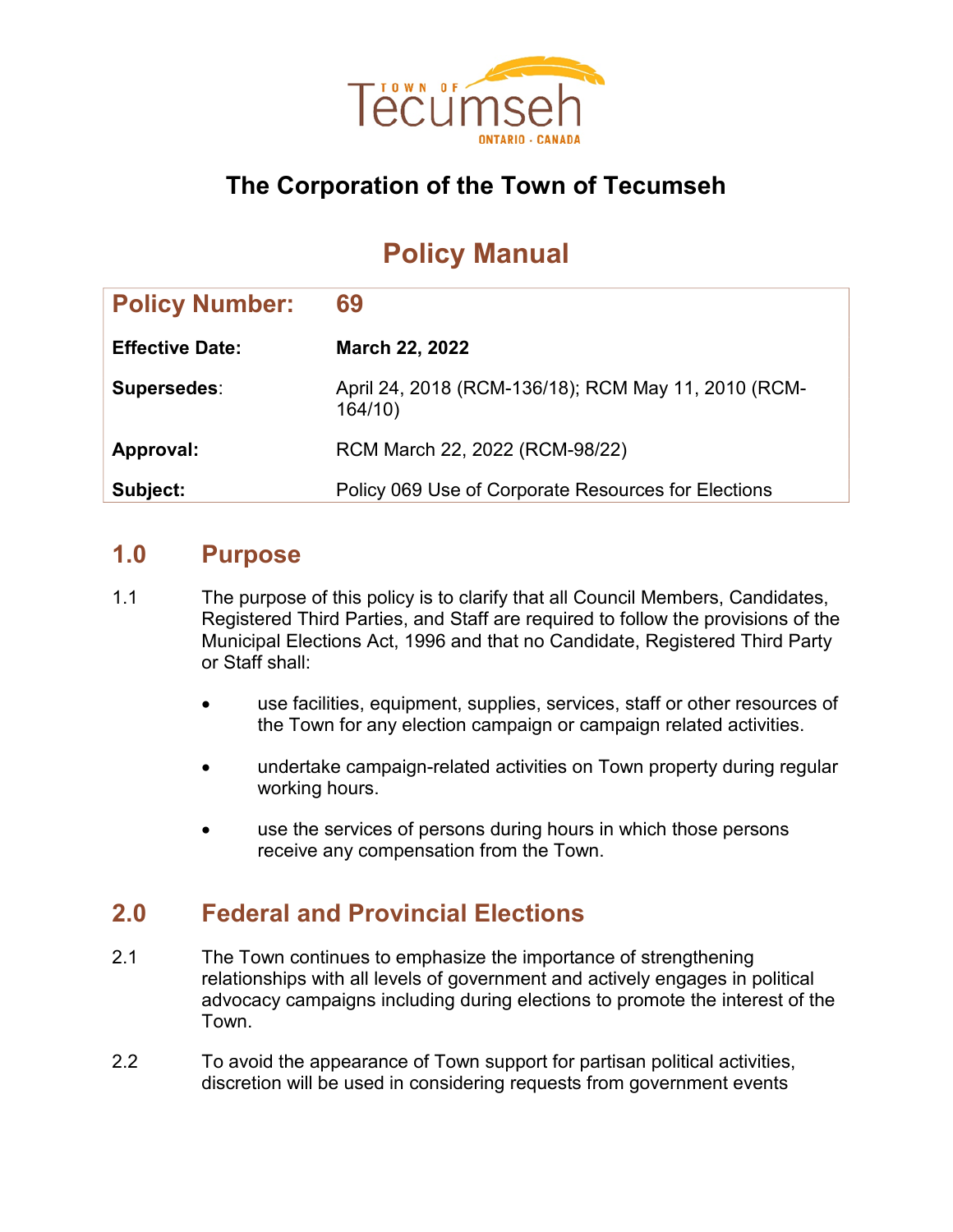leading up to and during the period when the writ of an election (dissolution of parliament [federal] or legislature [provincial]) is issued.

# **3.0 Application**

- 3.1 This policy is applicable to all Council Members, Candidates, Registered Third Party, Committee Members and Staff in an election campaign period.
- 3.2 Where applicable, this policy also applies to all registered Candidates, Registered Third Parties in a provincial or federal election campaign..

#### **4.0 Definitions**

- 4.1 **Act** means the *Municipal Elections Act*, 1996, S.O, c.32, (Act) as amended;
- 4.2 **Campaign Period** means the following:

For Candidates, the date on which the nomination form is filed until December 31 in the year of an election (unless a request for extension of campaign period has been filed);

For Registered Third Parties, the date on which the notice of registration as a third party advertiser is filed until December 31 in the year of an election (unless a request for an extension or campaign has been filed);

- 4.3 **Candidate** means a person who has filed a nomination form for an election pursuant to: Section 33 of the Act; a school board pursuant to the *Education Act*, R.S.O. 1990; a Member of Provincial Parliament pursuant to the *Elections Act*; *R.S.O.1990*; and a Member of Parliament pursuant to the *Canada Elections Act, s.c.2000;* as amended*.*
- 4.4 **Committee Member** means any person who has been appointed as a member to a Statutory or Advisory Committee or Local Board for the Town.
- 4.5 **Corporate Resources** means real property, goods and/or services owned, controlled, leased, acquired, or operated by the Town including but not limited to: facilities, parks, materials, equipment, monetary funds, technology, the Town's information technology (IT) network and resources, databases, social media, intellectual property, and supplies;
- 4.6 **Council Member** means a Member of Council of the Town of Tecumseh;
- 4.7 **Nomination Day** means for a regular election the third Friday in August in the year of the election, as prescribed in the Act;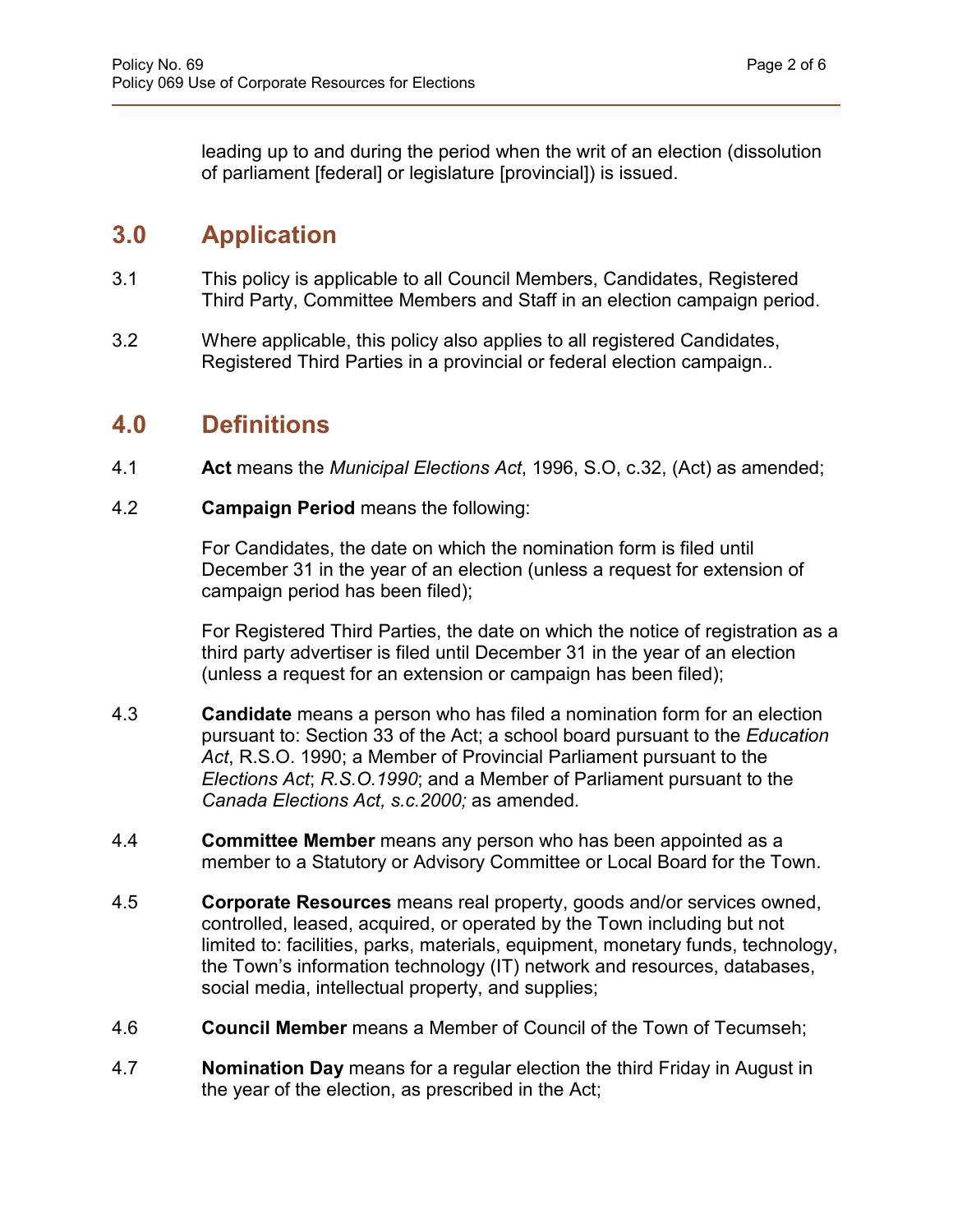- 4.8 **Registered Third Party** means an individual, corporation or trade union that has filed a notice of registration as a Third Party Advertiser. in the municipal election.
- 4.9 **Social Media** means the Town's Facebook, Twitter, YouTube.
- 4.10 **Staff** means all full-time, part-time, and contract persons employed by the Town;
- 4.11 **Town** means The Corporation of the Town of Tecumseh;
- 4.12 **Voting (Election) Day** means in a regular election, the fourth Monday in October in the year of the election or in the case of a by-election, the 45th day after Nomination Day, as noted in section 5 and subsection 65(4) of the Act.

# **5.0 Policy**

- 5.1 In accordance with the provisions of the Act, Corporate resources and funding may not be used for any election-related purposes. Resources include but are not limited to:
	- Telephones, voicemail
	- Cell phone
	- Computer/Tablets
	- Town website, Social Media and, virtual meeting software
	- Printer/Copier/Scanner
	- E-mail/ Town computer network system, wireless devices, portals
	- Fax Machine
	- Consumables related to the above equipment such as paper, toner, etc.
	- Town Official Mark or Wordmark
- 5.2 Candidates and Registered Third Party must use their personal website and/or social media accounts that are not managed or affiliated with the Town.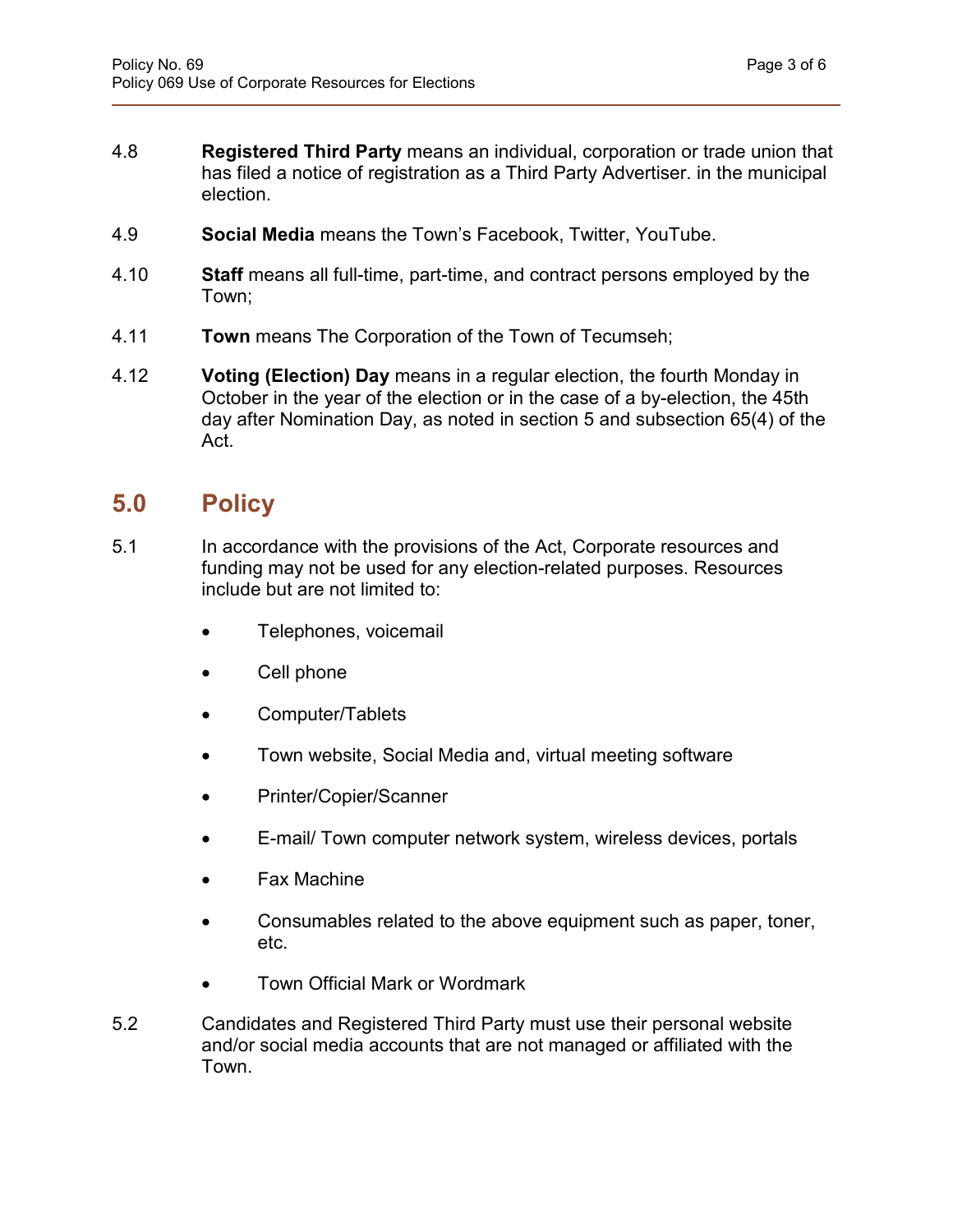- 5.3 Candidates may not use Town owned or operated facilities for any electionrelated purposes, which includes displaying of any campaign related signs in the window or on the premises, as well as displaying any election-related material in the office.
- 5.4 Placement of election signs for municipal, provincial and federal elections must be in accordance to the Town's Elections Sign By-law.
- 5.5 The following will be discontinued for Members of Council from the day prior to Nomination Day in a municipal election year to Election Day:
	- i) All forms of advertising, including in Town publications;
	- ii) The ordering of stationery and business cards;
	- iii) Links to Council Member-related websites, social media sites and Town App;
	- iv) Use of Town email addresses or email distribution lists accumulated in their role as a Member of Council, except for municipal business;
	- v) The posting of information relating to the activities (profile) of Council, or any Member of Council on the Town's website or Social Media, excluding the minutes of Council and committee meetings. Only contact phone and/or email posted for each Member of Council at the commencement of each term shall remain on the Town's website.
- 5.6 Members of Council, Candidates, Third Parties, Committee Members and Staff may not:
	- i) Print or distribute any material paid by Town funds that illustrate that a Member of Council or any other individual is registered in any election or where they will be running for office,
	- ii) Profile (name or photograph), or make reference to, in any material paid by Town funds, any individual who is registered as a Candidate or Third Party in any election,
	- iii) Print or distribute any material using Town funds that makes reference to, or contains the names or photographs, or identifies registered Candidates ; and that minutes of Town Council and Committee meetings be exempt from this policy,
	- iv) Use of website(s) or domain names that are funded by the Town;
	- v) Use the Town's voice mail system to record election-related messages;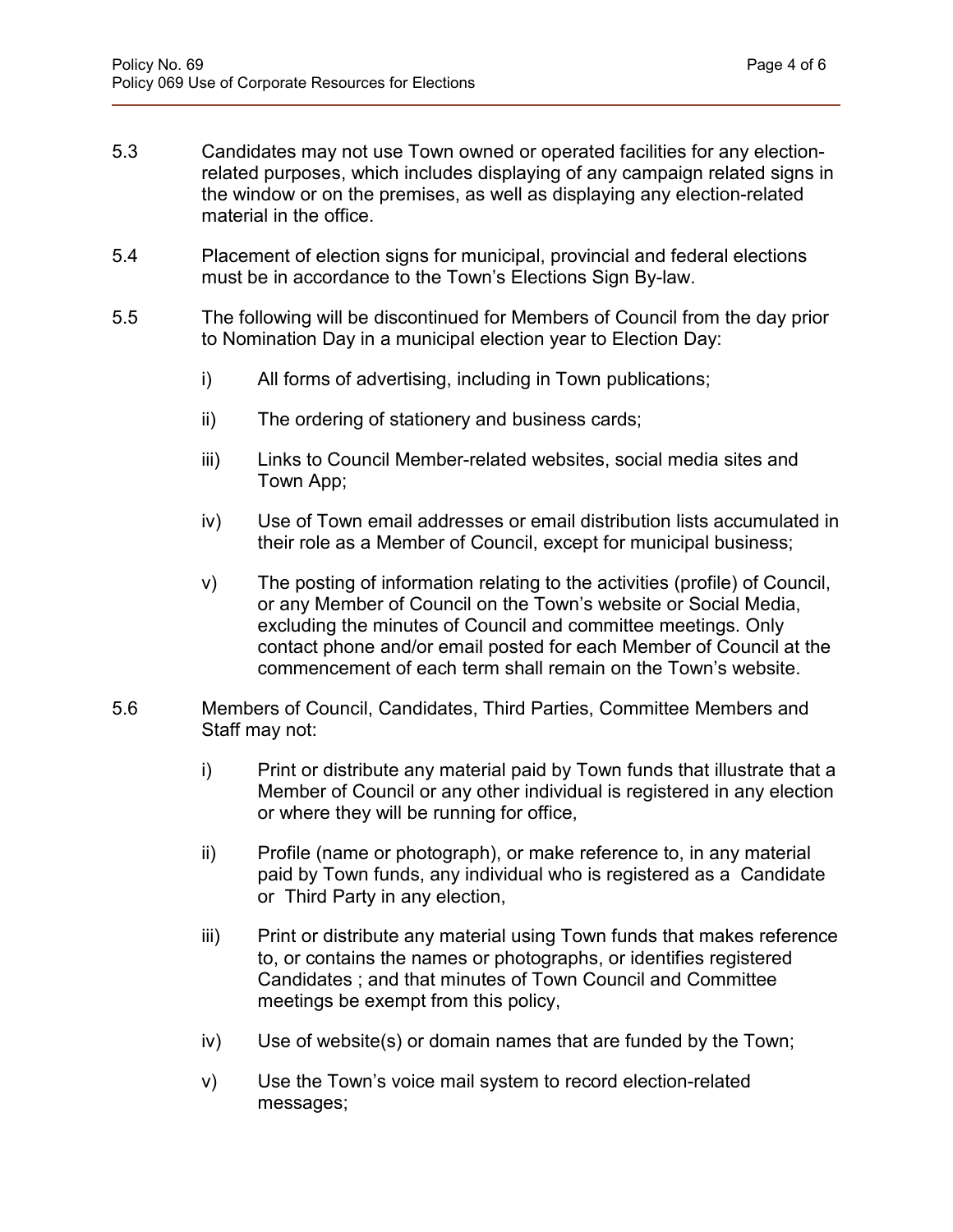- vi) Use of the Town's computer network (including the Town's email system) for election-related purposes;
- vii) Use of Town issued computer/tablet or cell phone for election-related purposes;
- viii) Benefit from the use of any corporate pricing established under the Town's purchasing policy;
- ix) Use any Council or Councillor budgets for election-related correspondence and advertising.
- 5.7 The above prohibitions also apply to an acclaimed Member or a Member not seeking re-election.
- 5.8 A Council Member attending an event as a representative of the Town is not permitted to campaign while conducting Town business.
- 5.9 Candidates or Registered Third Parties are not permitted to engage in campaign activities directed at Staff while those Staff are at their workplace or engaged in work for the Town.
- 5.10 Staff and Committee Members engaged in political activity must take care to separate those personal activities from their official positions. Staff and Committee Members may participate in political activity at the federal, provincial and Town levels providing that such activity does not take place during work hours or use corporate assets or resources, or property. Notices, posters or similar material in support of a Candidate are not to be produced, displayed or distributed by Staff on Town property or using Town resources.
- 5.11 Staff may not canvass or actively work in support of a Candidate or Registered Third Party during normal working hours.
- 5.12 Staff and Committee Members will not canvass or actively work in support of a Candidate while wearing a uniform, badge, logo or any other item identifying them as an employee of Town, or using a Town vehicle.
- 5.13 That the Town Clerk or designate, be authorized and directed to take the necessary action to give effect to this policy.

# **6.0 Limitation**

6.1 Nothing in this Policy shall preclude a Member of Council from performing their duties as a Member of Council, nor inhibit them from representing the interests of the constituents who elected them.